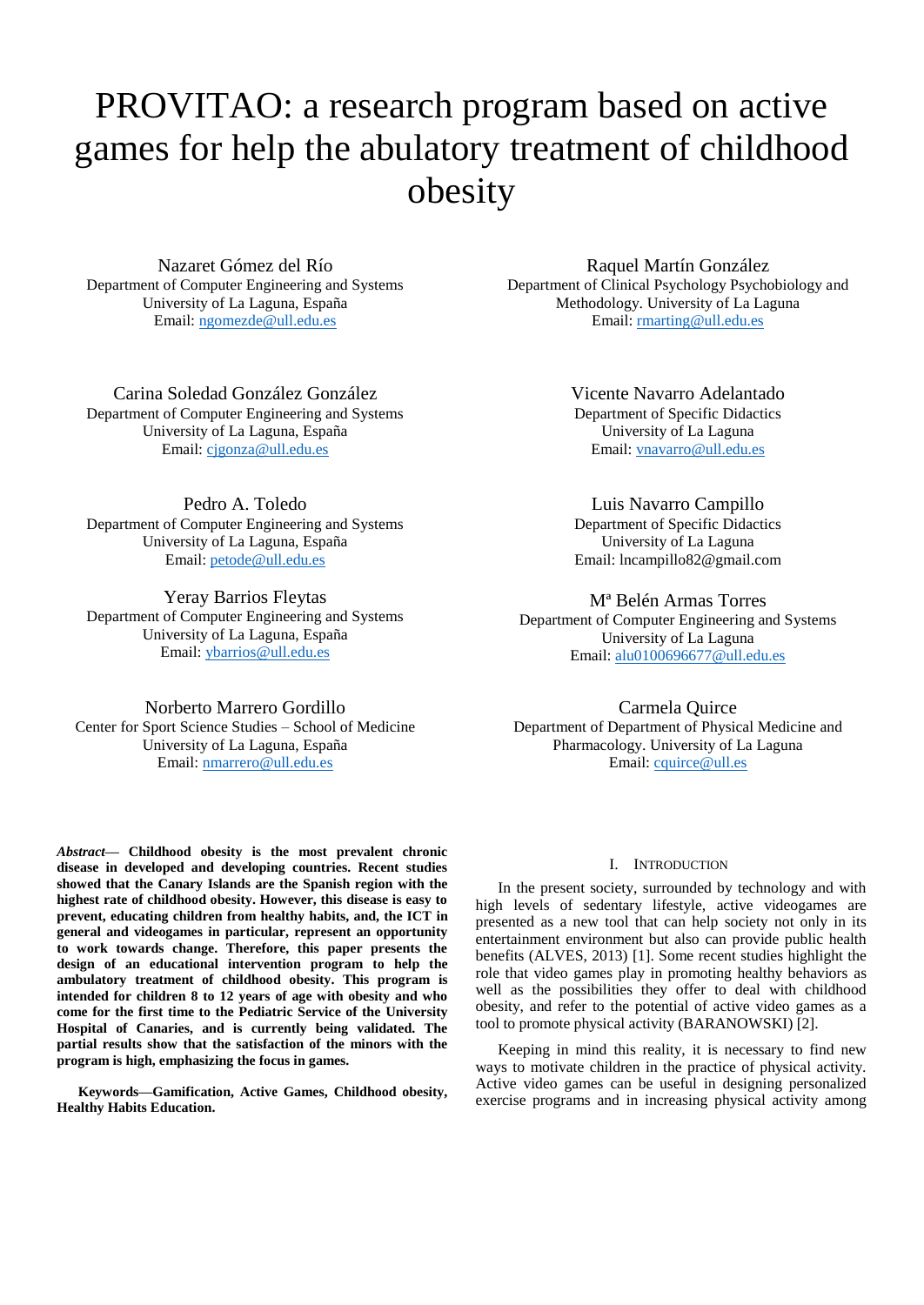overweight children and adolescents. Currently, virtual scenarios have been shown to reduce the child's sense of effort as well as increasing motivation. This makes active video games as a new alternative for the maintenance of an active lifestyle (LÓPEZ et al, 2015 [3]; ZURANO CONCES, 2011) [4]. Therefore, it becomes clear that active video games can become the new tool to understand the relationship between video games and the health of the child-juvenile population.

The term "exergaming" derives from the combination of the words exercise and gaming, putting together the virtual game and the exercise (CUBEROS et al, 2015) [5]. Although, this definition has been used for a long time to refer to active video games, currently there are several categories in the area of exercise and gaming and that this term refers only to one type of active games. Therefore, it is possible classify videogames in three types: exergames, sports games and learning games, as can be seen in Table I (GONZALEZ GONZÁLEZ; NAVARRO ADELANTADO, 2015) [6].

Table I. Types of Active Video Games

|  |                  |                 |                                                  | GZ                                                                                                                     |
|--|------------------|-----------------|--------------------------------------------------|------------------------------------------------------------------------------------------------------------------------|
|  |                  |                 |                                                  |                                                                                                                        |
|  |                  |                 |                                                  |                                                                                                                        |
|  |                  |                 |                                                  |                                                                                                                        |
|  |                  |                 |                                                  |                                                                                                                        |
|  |                  |                 |                                                  |                                                                                                                        |
|  | <b>BrainBike</b> | LightSpace Wall | <b>Examples</b><br>Endurance Cycle, Sony Eye Toy | Dance Dance Revolution, Wii Fit,<br>BrainBreaks, Sportwall XerTrainer, Makoto,<br>FootPOWR, GZ Kids-Sport, NeuroActive |

Source. Own elaboration

There are certain video games and devices, some of them widely marketed, where the playing can be a healthy exercise and exercising can be fun. Some devices are oriented to repetitive rehab exercises and others simply to improve physical fitness, such as Wii Fit. Some commercial devices, such as Wii or Kinect, are being used by medicine for use in occupational therapy or rehabilitation (CLARK et al, 2010) [7]. On the other hand, we find different types of health-oriented software, such as video games for the prevention and promotion of health, others for health improvement and, finally, video games for the training of health personnel (SERRANO, 2010 ) [8].

Physical activity not only has physiological effects in physical health, but also has a positive impact on the psychological well-being of the obese child, increasing selfesteem, life satisfaction, and social adaptation (i.e. being part of clubs or team favors establishing oneself bonds of friendship). Research has shown that obese children generally have low perceived self-efficacy and body dissatisfaction, and for this reason tend to lead a more sedentary life (SOUTHHALL, OKELY STEELE, 2004) [9]. The first difficulty that pediatricians find in applying the prescription of sports in obese children who are being treated is lack of motivation. It is necessary, therefore, to establish physical activity programs adapted to the conditions of each child, adapting the goals and the level of subjective effort, in order to avoid being unmotivated and abandoning the practice (GUIXERES et al., 2011) [10]. However, there are few studies in the literature that

evaluate the actual efficacy of these games as a means of promoting physical activity among children and adolescents. Very few studies focus on using videogames as part of treatment in obese children. Even so, intervention programs focused on increasing physical activity are an effective way of investing public money to prevent obesity (MOYA MARTÍNEZ, 2011) [11].

In relation to the world of video games and their use as an application to promote healthy living habits, some systems or platforms stand out due to their impact and innovation. Some examples are described following.

Let's Move! (To move!) is a comprehensive program created by Michael Obama in 2010 to prevent and treat childhood obesity, which included a contest to award the best application for children's health. The winner was the smash your food game, where literally the boy or girl pretends to crush food with a compressor to see the salt, sugar and fat content of different foods.

A similar application of Medtronic, the world leader in medical technology, is "Counting Carbs with Lenny," a Lion that teaches children with diabetes to learn the carbohydrate content of foods.

Leap Frog is one of the companies that manufactures digital toys more known worldwide, this American company manufactures LeapBand, a band where the children can interact with a virtual mascot, this forces them to stay in movements through a series of activities and challenges, and thus promote a healthier lifestyle.

The non-profit Hopelab company, aimed at enhancing technology to improve children's health, created Zamzee, which has now become part of WellTok. Zamzee is a program to promote physical activity among teenagers, for it rewards the amount of exercise performed with "Pointz" or Points (running, jumping, walking). This physical activity is recorded with a device (accelerometer) that must always carry over, and when connected to the computer calculates the number of points you have generated and then can be redeemed by products of participating companies, from customizations Zamzee to IPod devices or donations. The results applaud the effectiveness of the product that in 6 months has seen as the activity of the children has increased in 59% with respect to its other companions.

Another very similar system is the one created by the company GeoPalz, iBitz is aimed at encouraging physical activity for children, and measures the number of steps that children take by using a pedometer. With it children can see the steps they have taken and introduce them to the web. The steps become points redeemable for gifts in different portals that the parents have previously selected and those who have put a price in points. In addition, the number of points collected during the day will buy a few minutes of play, when they expire, the game is closed until the child moves a little more. GeoPalz has partnered with game developers so that the child's points can be used to achieve secrets and achievements in certain games.

In the Canary Islands, a platform for the creation of active games was developed based on the Kinect sensor of Microsoft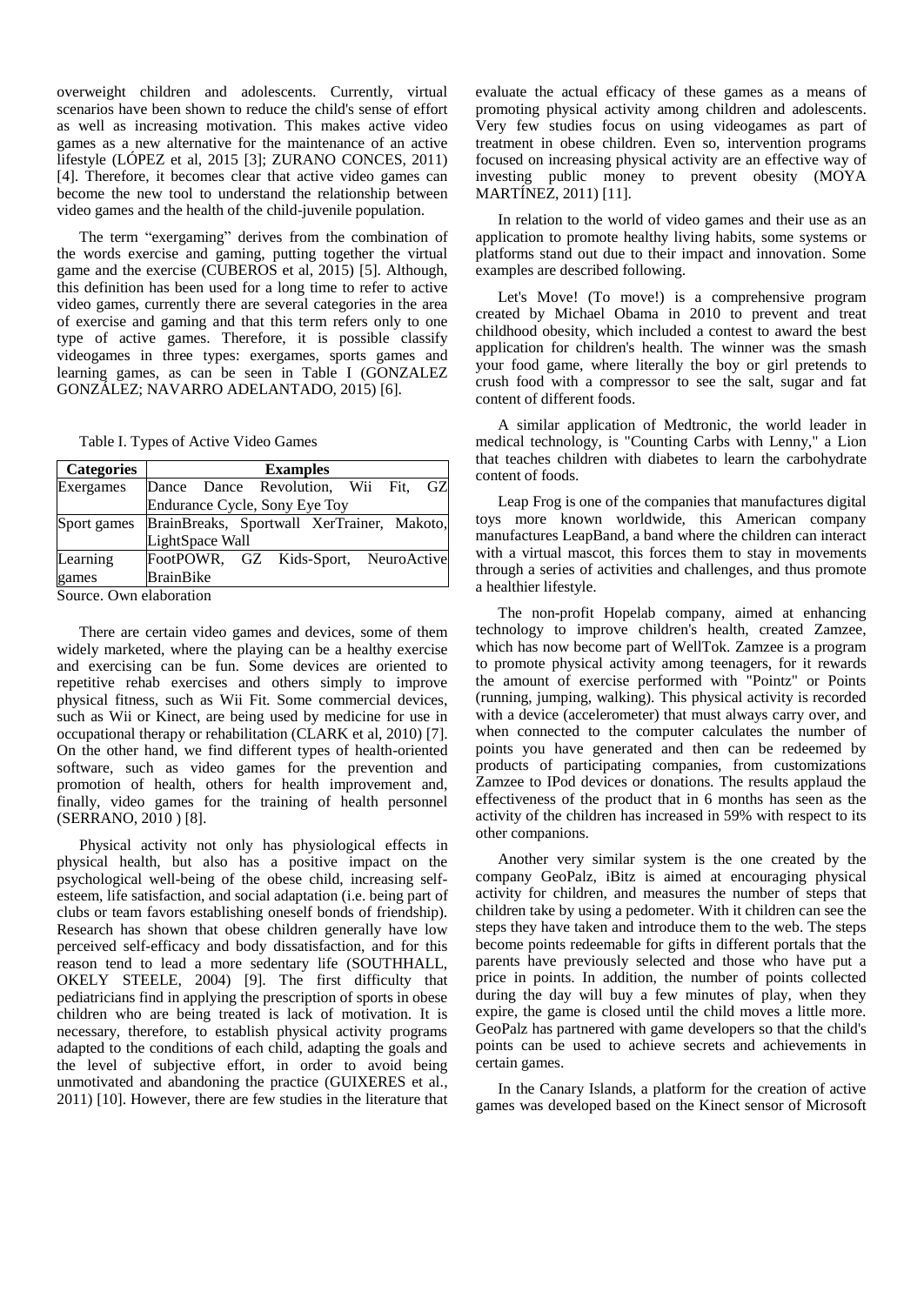(c) called TANGO: H (Tangible Goals: Health) (GONZALEZ et al, 2013) [12]. The power of TANGO: H lies in its capacity of generation of exercises, that is to say, it is not a static platform in which the exercises or games are fully defined and integrated, but allows the implementation of these through a configurator that makes this simple homework. The program is able to interpret and execute the exercises previously created by a physiotherapist or education specialist in the Tango:H Designer (Tangible Goals: Health Designer) editor. The user performs the exercises previously created in the form of a video game, interacting with the system through body movements and gestures. The combination of the editor and the game modules allows the creation of a variety of exercises, customized and adapted to the characteristics of the users. The application has a simple interface that guides the user in the selection and execution of available exercises. PROVITAO use this platform as one of the main tool to teach and learn health habits. Following, we describe the design of the educational program named PROVITAO.

## II. PROVITAO: RESEARCH PROGRAM BASED ON ACTIVE GAMES TO HELP AMBULATORY TREATMENT OF CHILDHOOD **OBESITY**

PROVITAO is an educational program based active video games and motor games to support the outpatient treatment of childhood obesity, which aims to improve adherence and therapeutic compliance and the acquisition of healthy habits in children and their family environment. It is a project developed between the Research Group of Interaction, Technologies and Education (ITED) of the University of La Laguna, and the collaboration of the Canary Health Service of the University Hospital of the Canary Islands (HUC) and the Institute of Technologies and Renewable Energy (ITER).

The main objective of the project is to validate the effectiveness of the intervention model based on motor games and active games in the change of attitudes and healthy habits in obese children. In addition, PROVITAO aims to serving as a tool for the prevention and promotion of healthy lifestyles. This model is the one that arises in this work, together with a program of exercises, motor games and video games, commercial and developed by the research group, such as TANGO: H, both for the patients and for the parents.

The educational intervention presented below aims to be an effective tool that favors the acquisition of healthy habits in the children and their families, and that has repercussions in the improvement of the quality of life, present and future, of the children who suffer obesity. In this way, the objectives pursued are the following:

• Promoting the acquisition and permanence of healthy living habits in overweight / obese children through health education.

• To evaluate the influence of the educational intervention program on overweight / obese children.

• Promoting social awareness of the importance of developing childhood obesity (health problems, long-term complications, health and social costs) and prevention in this area.

The methodology of the study is quasi-experimental, with a longitudinal and prospective cut of 3 years (from March 2014) to June 2017). It consists of two phases, and in each phase a control group and an experimental group are available. The program is carried out at the University Hospital of the Canary Islands (HUC), located in the province of Santa Cruz de Tenerife, Autonomous Community of the Canary Islands, Spain. In order to carry out the field work and data collection, the HUC Ethical Research Committee has been asked for permission.

The implementation of this work has followed ethical guidelines and principles for medical research in human beings, as reflected in the Declaration of Helsinki adopted at the Assembly of the World Medical Association (WMA) in 1964 and in the last update of 2004. The knowledge and approval of the Ethical Committee of the University Hospital of the Canary Islands as responsible entity, as well as the responsible parents or guardians of the students, is therefore ensured. It also guarantees the anonymity of the participants as well as the confidentiality of the information, and these collected data are used only for scientific purposes. Differentiated informed consent has been made for the parents or legal guardians and for the participation of the children. Participation is voluntary, however, acceptance of participation implies the commitment of collaboration of parents and children. The information sheet specifies the type of intervention and number of visits to be made, as well as the place where they will have to go and the number of hours that will be dedicated to the intervention and what parameters will be evaluated. It also explains that the study period coincides with the school year, the existence of different groups, the need to be videotaped for data analysis and compliance with data protection law. The target population is children diagnosed with obesity / type II diabetes (Table II).

Table II. Inclusion and exclusion criteria

|           | Criteria                                          |  |  |  |
|-----------|---------------------------------------------------|--|--|--|
| Inclusion | - Children between 8 and 12 years old with        |  |  |  |
|           | obesity using as criterion a BMI higher than Pc   |  |  |  |
|           | 97 for the first phase of the project.            |  |  |  |
|           | - Children between 8 and 12 years old with        |  |  |  |
|           | obesity using as criterion a BMI higher than Pc   |  |  |  |
|           | 97 and Diabetes type II for the second phase of   |  |  |  |
|           | the project.                                      |  |  |  |
|           | - Patients who attend the HUC Pediatrics          |  |  |  |
|           | service.                                          |  |  |  |
| Exclusion | - Children and girls who do not have basic        |  |  |  |
|           | network technologies at home (computer and        |  |  |  |
|           | internet) and television. The project will be     |  |  |  |
|           | responsible for providing the other technological |  |  |  |
|           | tools required for home intervention (Kinect      |  |  |  |
|           | sensor, Wii console and Wii balance board) and    |  |  |  |
|           | in group sessions.                                |  |  |  |
|           | - Children whose parents do not wish to           |  |  |  |
|           | participate in the project.                       |  |  |  |
|           | Children and children with cognitive              |  |  |  |
|           | impairment that prevents participation in the     |  |  |  |
|           | project.                                          |  |  |  |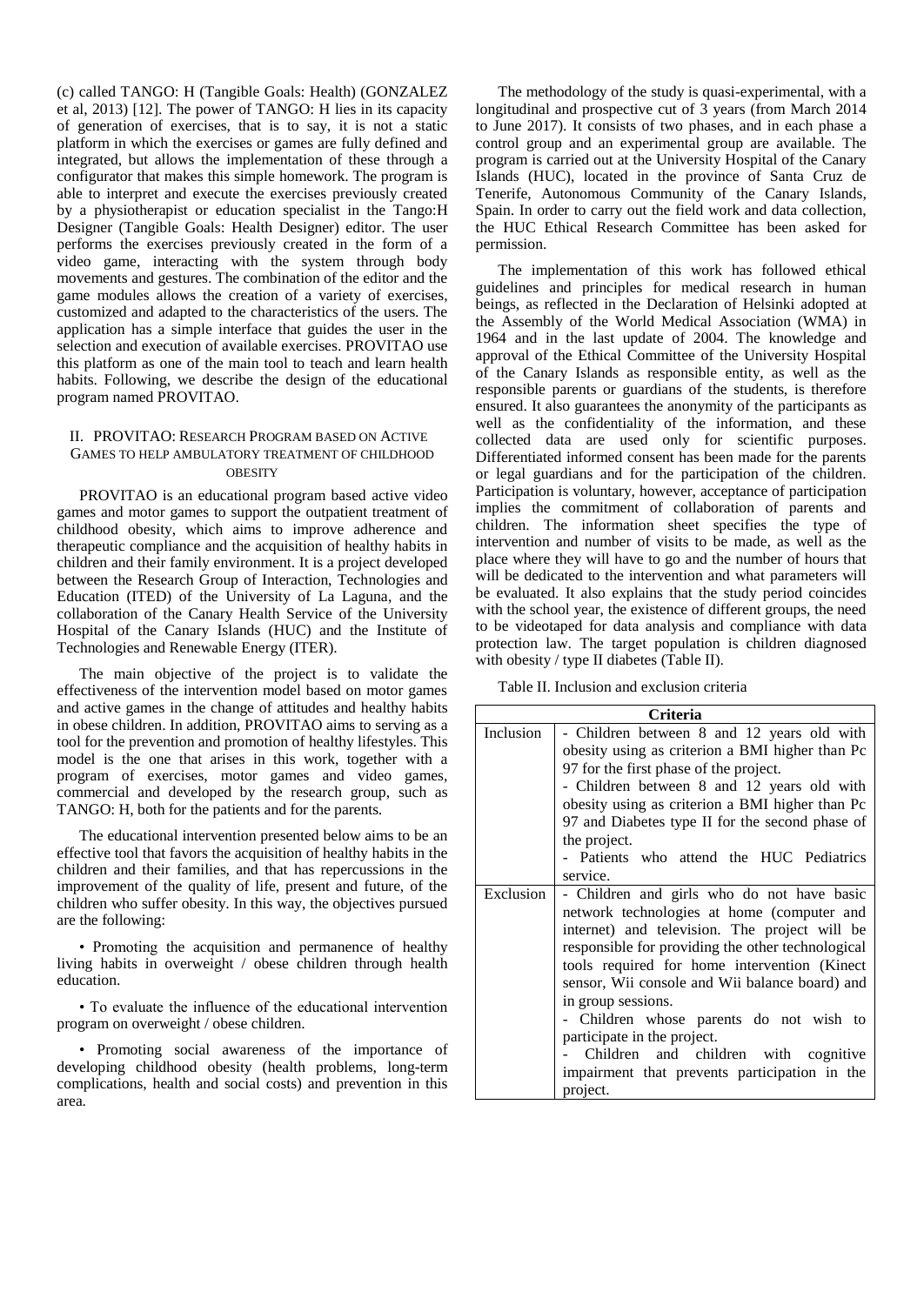|                         | -Participation during the last 12 months in a |  |  |  |  |  |  |  |
|-------------------------|-----------------------------------------------|--|--|--|--|--|--|--|
|                         | clinical trial.                               |  |  |  |  |  |  |  |
| Source. Own elaboration |                                               |  |  |  |  |  |  |  |

The variables and measuring instruments used in the projection are divided according to the area of analysis, which a described in Table III.

|                      |  | Table III - Measures, instruments and moments of the |  |  |
|----------------------|--|------------------------------------------------------|--|--|
| intervention by area |  |                                                      |  |  |

| Area          | <b>Measures</b>     | <b>Instruments</b>            |
|---------------|---------------------|-------------------------------|
|               | -Weight             | -Weight                       |
|               | -Height             | -Altimeter                    |
|               | -Leather skin       | -Plicometer                   |
|               | - Bone Bones        | -Compass                      |
|               | -Muscular<br>and    | -Measuring tape               |
|               | corporal            | -Formula (according to        |
| Medical       | measures            | tetra-compartmental           |
|               | -Body               | method<br>and                 |
|               | composition and     | somatotype)                   |
|               | body mass index     | -Pulsimeter<br>and            |
|               | -Physiological      | accelerometer                 |
|               | measures            | -Scale of<br>perceived        |
|               | -Perceived effort   | effort                        |
|               |                     | Emodiana                      |
|               |                     | (GONZÁLEZ;                    |
| Ludic-        | -Emotional state    | NAVARRO-                      |
| emotional     | in<br>motor<br>play | ADELANTADO;                   |
|               | and video game      | CAIROS, 2013) [12]            |
|               |                     |                               |
|               | -Player Profile     | Profile<br>-Gamer             |
|               | -Use<br>of<br>video | Interview                     |
|               | game TANGO-H        | -Graduation of videos         |
|               |                     | - TANGO-H Records             |
|               | -User experience    | User<br>Experience            |
|               | <b>TANGO-H</b>      | Questionnaire                 |
| Interactivity | -Actitude           | -Adaptation<br>of<br>the      |
|               | video<br>towards    | Questionnaire<br>on<br>use    |
|               | games               | and attitudes<br>towards      |
|               |                     | video<br>games                |
|               |                     | (ALFAGEME,                    |
|               |                     | SÁNCHEZ, 2003) [13]           |
|               | -Interpersonal      | -BASC<br>(Child<br>and        |
|               | relationships,      | Adolescent<br><b>Behavior</b> |
|               | relationships       | Assessment System)            |
| Psychology-   | with<br>parents,    |                               |
|               | self-esteem, self-  |                               |
|               | confidence          |                               |
|               | -Knowledge          |                               |
| Pedagogy      | healthy<br>about    | - Own questionnaire           |
|               | habits, habits and  |                               |
|               | attitudes towards   |                               |
|               | physical activity   |                               |
|               | and<br>food         |                               |
|               | (children)          |                               |

| a   | Area | <b>Measures</b>    | <b>Instruments</b>  |
|-----|------|--------------------|---------------------|
|     |      | -Knowledge         |                     |
|     |      | about<br>healthy   | - Own questionnaire |
|     |      | habits, habits and |                     |
| ect |      | attitudes towards  |                     |
| ıre |      | Physical Activity  |                     |
|     |      | feeding<br>and     |                     |
|     |      | (children)         |                     |
|     |      | -Quality index of  |                     |
| he  |      | the                | - KidMed            |
|     |      | Mediterranean      |                     |
|     |      | diet (parents)     |                     |
|     |      | -Satisfaction      | - Own questionnaire |
|     |      | with<br>parent     |                     |
|     |      | training           |                     |

The educational intervention is developed in three distinct phases, which are described below:

1st Phase: Pre-intervention evaluation. In this initial stage, the application for permits and the preparation of fieldwork are carried out. Taking into account the type of study, population, sample, variables and instruments, and methods of collection and analysis of information relevant to the study. A crosssectional descriptive study of the sample is carried out, following the following objectives:

• Assessing the environment, risk factors, protective factors, unhealthy habits, and the level of knowledge that children and their families have;

• Know the prevalence of obesity and overweight in the sample.

2<sup>nd</sup> Phase: Development of the intervention. In this phase a longitudinal observational analytical study is carried out. This phase is organized in the quarters of the school year and repeated for 2 years. During this phase of the study an educational and promotional intervention is carried out on healthy habits and lifestyles for the participating minors and their families. The objectives to achieve in this phase are:

• Provide information on the importance and need for adequate food during the early stages of life to prevent the occurrence of obesity.

• Know the importance both socially and healthily of being obese.

• Encourage healthy habits and lifestyles, promoting a permanent change of behavior.

• Develop individual self-esteem, encourage communication and relationships among peers and their families, create a family environment that reinforces good habits to improve the quality of life of obese patients.

Social and active play is used as a strategy for motivating and fostering attitudes, abilities and self-knowledge, as well as helping children to develop healthy activities based on their own interests through a vocational program.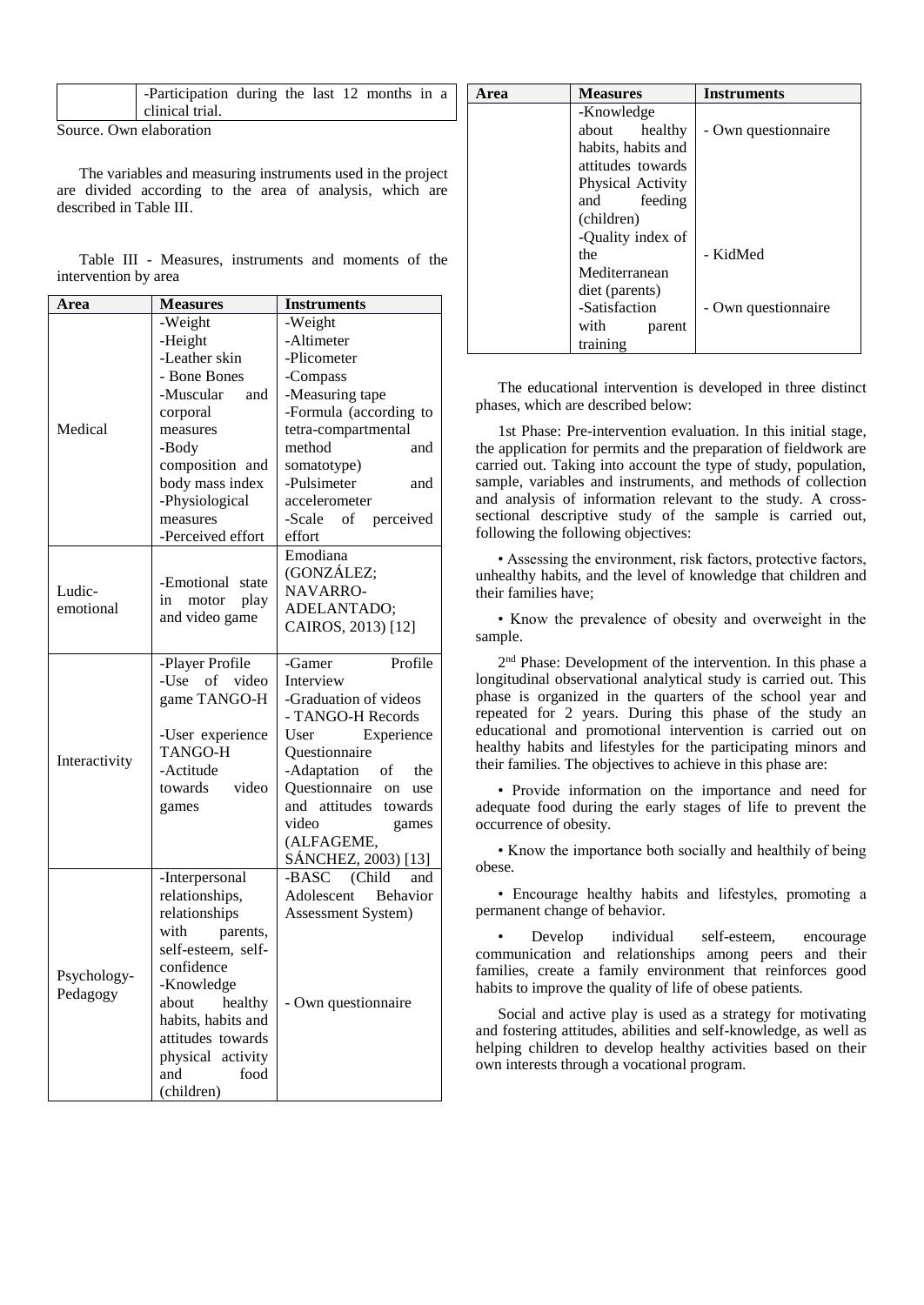The intervention during the first quarter of the school year is organized as follows:

1. Holding group sessions for children. During the 12 weeks (3 months) of the group intervention with motor play, participants should attend group sessions of 2 hours duration once a week, in which they do a training activity of healthy habits and health education about obesity / diabetes (60 minutes), practice traditional motor games and perform in pairs activities of an active video game with content in healthy habits (60 minutes);

2. Holding home sessions for boys and girls. In addition, they must carry out other weekly activities scheduled for the home, where they will practice 30 minutes of commercial video game with content of physical activity (Wii Fit Plus);

3. Performing training activities for fathers and mothers.

For the participating children, an educational program is developed, where different workshops or training sessions of 60 minutes duration are established, which are given once a week. The subjects that are taught are:

• Food and nutrients. Energy content of different food groups. Food pyramid;

• Child and adolescent eating patterns. Common difficulties with feeding at these ages;

• Eating disorders in children and adolescents. Risk factor's;

• Assessment of nutritional status, and perception of body image;

• Eliminate myths about food and diets;

• Characteristics of a healthy and balanced diet. Mediterranean diet;

• Tips for choosing how to prepare and cook;

- The shopping cart;
- Emotional intake;

• Physical activity as a healthy lifestyle habit. Benefits for life;

•Video game. Myths and beliefs.

For the different activities that we carried out with the children, expository and participative methods are used through the dynamics of groups, debates and role play.

For parents, a single 90-minute educational session is established, addressing three issues: healthy living habits, obesity as a disease, and false beliefs about video games.

The intervention during the second quarter of the school year is organized as follows:

1. Holding home sessions for boys and girls. During the next 12 weeks (3 months), the intervention will be individual and home, supported by ICT. As ICT tools will be used videoconference and a commercial video game (Wii Fit Plus);

2. Creation of a vocational project. It works in the creation by the minors themselves of a vocational project in relation to the discovery of healthy activities that they may like and their environment. This activity is tutored by a member of the research team through a videoconference session. Also, the program of activities with the Wii Fit Plus in the home is followed;

3. Contact with municipalities and associations of the zone of the minors to know the resources and healthy activities available;

4. Conduct an orientation activity for parents. This quarter includes an orientation activity for parents on the vocational orientation of their children.

Finally, the intervention during the third quarter of the school year is carried out as follows:

1. Realization of the vocational project. During the last 12 weeks (3 months), the intervention will be individual and domicile, supported by ICT. TIC tools use videoconferencing. The objective of this quarterly intervention is to support minors in the development of their own vocational project in relation to healthy activities. This activity is tutored by a member of the research team through a weekly videoconference session;

2. Performing an advisory activity for parents. This quarter includes an advisory activity for parents on the support to the development of the vocational project of their sons / daughters.

This intervention is carried out in a space of an educational center, equipped with the necessary infrastructures, and in the afternoon, so as not to interfere with the school life of the participants.

3 rd Phase: Evaluation

This phase aims to evaluate the influence of the educational intervention program on children with obesity and to validate the effectiveness of the technological tools developed as support to the treatment. So, every 6 months according to medical consultation, and during the following year, anthropometric assessments of the children of both groups (both experimental and control) are performed.

#### III. CONCLUSIONS

This article has presented an analysis on the problem of childhood obesity and its possible prevention and treatment using active video games. We have also analyzed some relevant programs and studies that share the approach of the PROVITAO project, that is, using active video games as the central axis of the educational intervention.

As a main contribution, the design of the educational intervention program based on motor games and active video games of the PROVITAO project has been presented. It consists of several stages of intervention, each of which has a series of steps, instruments, measures and variables that have been carefully selected and developed by the research team itself. This project has an interdisciplinary approach, so that the design and taking of the measures and variables used are performed by each particular area, as well as the analysis of the results.